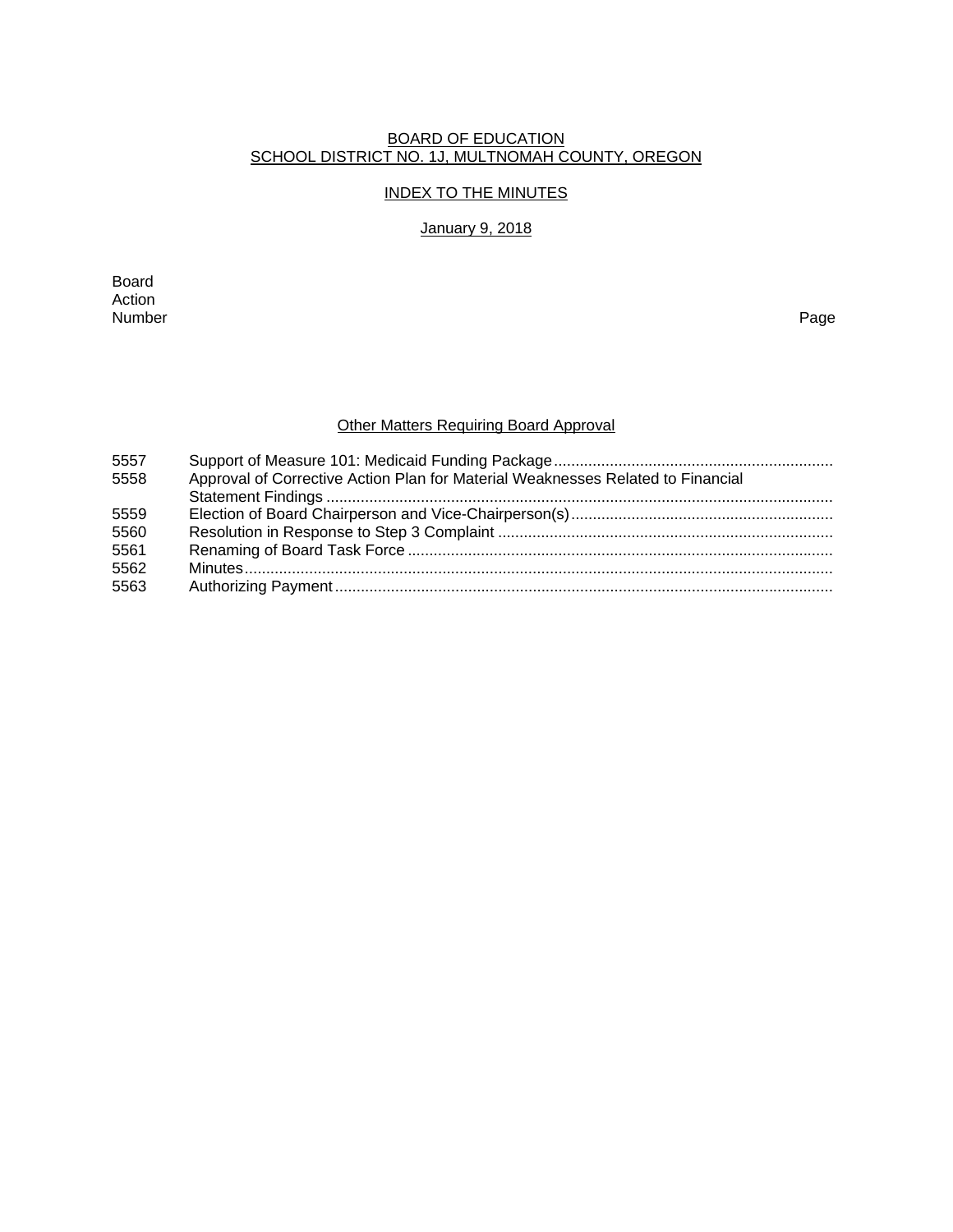#### Other Matters Requiring Board Approval

The Superintendent RECOMMENDED adoption of the following items:

### Numbers 5557 through 5563

During the Committee of the Whole, Director Esparza Brown moved and Director Kohnstamm seconded the motion to adopt Resolution 5557. The motion was put to a voice vote and passed unanimously (7 yes, 0-no), with Student Representative Tran voting yes, unofficial.

During the Committee of the Whole, Director Rosen moved and Director Anthony seconded the motion to adopt Resolution 5558. The motion was put to a voice vote and passed unanimously (7-yes, 0-no), with Student Representative Tran voting yes, unofficial.

During the Committee of the Whole, Director Bailey moved and Director Rosen seconded the motion to adopt Resolution 5559. The motion was put to a voice vote and passed by a vote of 6-1 (6-yes, 1-no [Anthony]), with Student Representative Tran voting yes, unofficial.

During the Committee of the Whole, Director Rosen moved and Director Moore seconded the motion to adopt Resolution 5560. The motion was put to a voice vote and passed by a vote of 5-2 (5-yes, 2-no [Brim-Edwards, Moore]), with Student Representative Tran voting yes, unofficial.

Director Moore moved and Director Rosen seconded the motion to adopt Resolutions 5561 through 5563. The motion was put to a voice vote and passed unanimously (7-yes, 0-no), with Student Representative Tran voting yes, unofficial.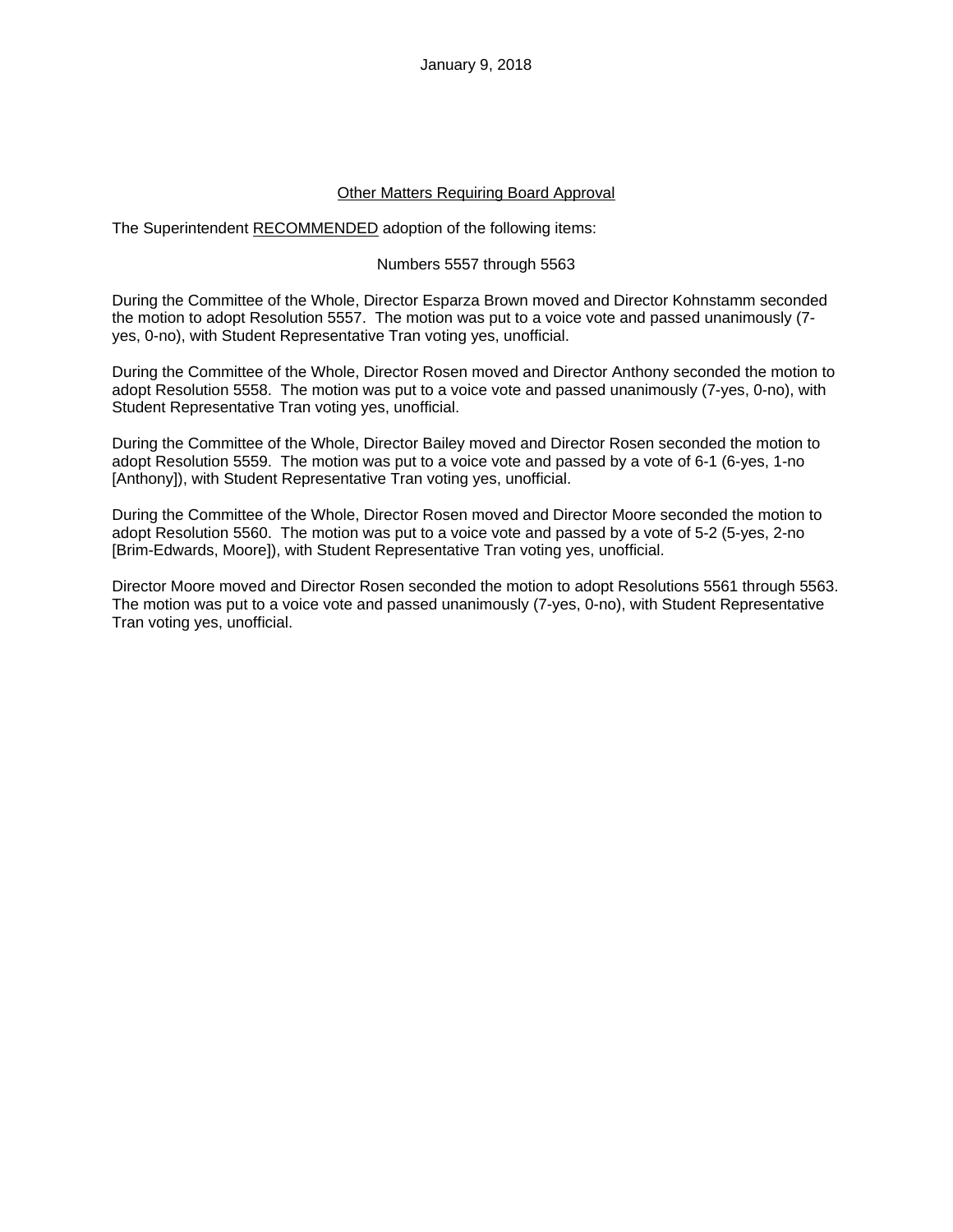#### Support of Measure 101: Medicaid Funding Package

## **RECITALS**

- A. Medicaid provides health care insurance for almost one in four Oregonians, or more than 1 million low income people.
- B. Over 387,000 children more than 40% of all children in Oregon receive their health care through the Oregon Health Plan.
- C. The Board of Education of the Portland Public Schools District believes that all students deserve access to health insurance and affordable doctor's visits that keep them healthy and able to learn.
- D. Measure 101 secures \$320 million already budgeted for healthcare in the 2017-19 biennial state budget and more than \$1.3 billion dollars in combined federal and state funding.
- E. If Measure 101 fails, hundreds of thousands of Oregon students could lose their healthcare which would impact their ability to attend school ready and able to learn.
- F. Instability in the state budget could lead to significant negative impacts to K-12 education which is 39% of the state budget.
- G. Portland Public Schools' ability to provide high quality, comprehensive, and engaging educational opportunities to its more than 49,000 students depends on stable, adequate, and predictable funding.

## **RESOLUTION**

The Board of Education of Portland Public Schools urges a Yes vote on Ballot Measure 101.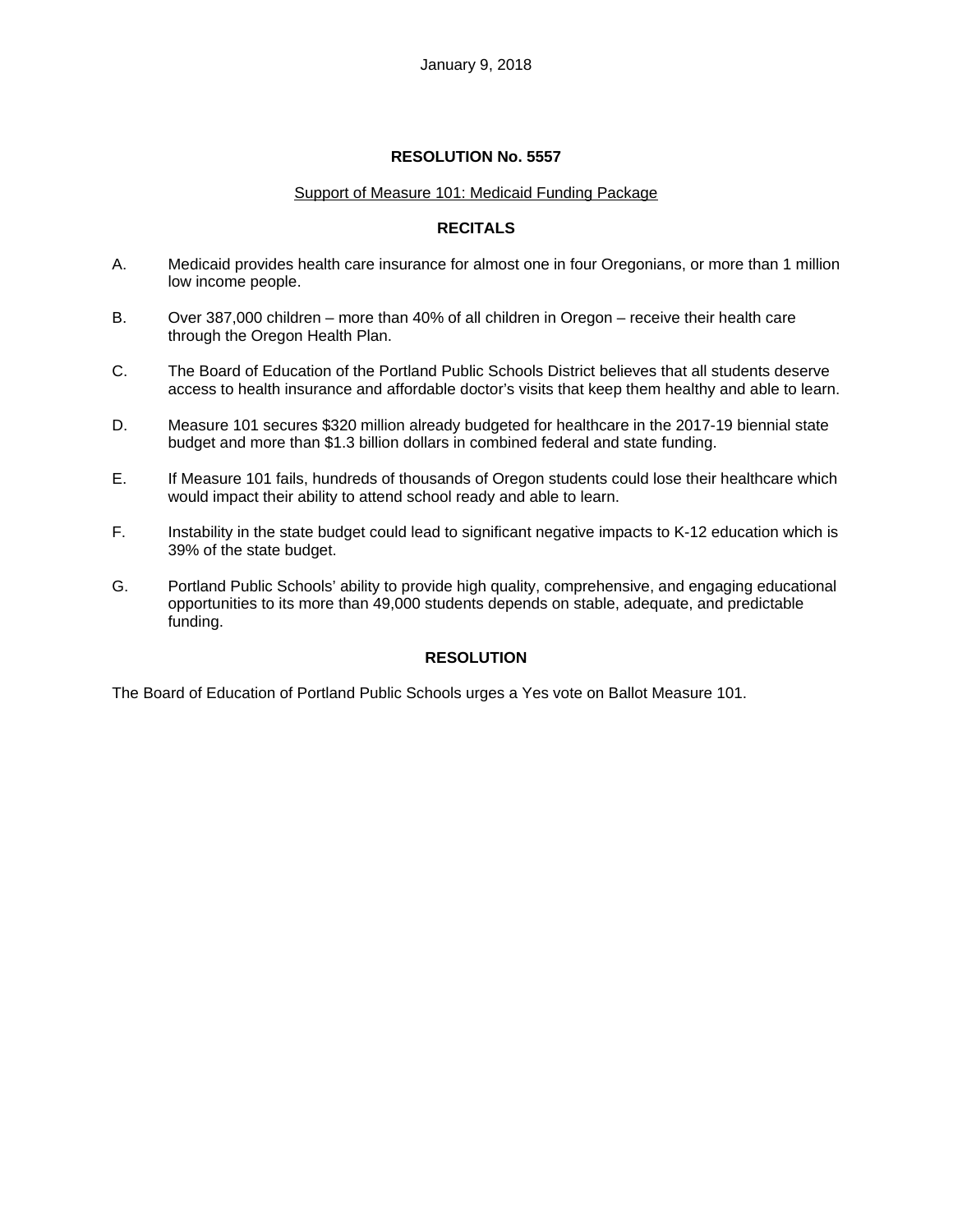#### Approval of Corrective Action Plan for Material Weaknesses Related to Financial Statement Findings

## **RECITALS**

- A. Secretary of State requirements call for the Board to approve all recommendations to a Corrective Action Plan in response to three material weaknesses found during the year-end financial statement audit.
- B. The independent auditors found three identified material weaknesses related to financial statement findings including:
	- 1. The District's internal control over the processing of year-end accounts payable failed to recognize the asset and accounts payable for fiscal 2017 and instead recorded the transaction in fiscal 2018; and
	- 2. The District enlisted an outside contractor to assist in calculating the GASB 68 pension journal entries and disclosures. This calculation incorrectly included \$18 million in pension contributions subsequent to measurement date that had not actually been made; and
	- 3. The District's internal control over year-end financial statement preparation failed to detect and correct incorrectly calculated accrued interest and net position classifications at year end.
- C. The Corrective Action Plan includes the following steps:
	- 1. Related to the accounts payable recognition, the District has implemented additional and repetitive training for the Accounts Payable team in addition to continued periodic training to ensure the staff has the knowledge and skills to perform this task; and
	- 2. Related to the pension contribution calculation and incorrectly calculated year-end values the District will implement two levels of review for CAFR preparation, including all work completed by outside contractors.
	- 3. Related to all three material weaknesses, staff immediately modified the reports and included an additional level of review prior to the audit opinion being issued.
	- 4. A copy of this resolution will be filed with the Secretary of State.

## **RESOLUTION**

The Board of Directors for Portland Public Schools, School District No. 1J, Multnomah County, Oregon, approves the Corrective Action Plan in response to the financial statement findings.

#### **RESOLUTION No. 5559**

#### Election of Board Chairperson and Vice Chairpersons

Director Julia Brim-Edwards is hereby elected Chairperson of the Board and Directors Esparza Brown and Moore are hereby elected Vice-Chairpersons of the Board for the period beginning Jan. 9, 2018, until their successors are elected.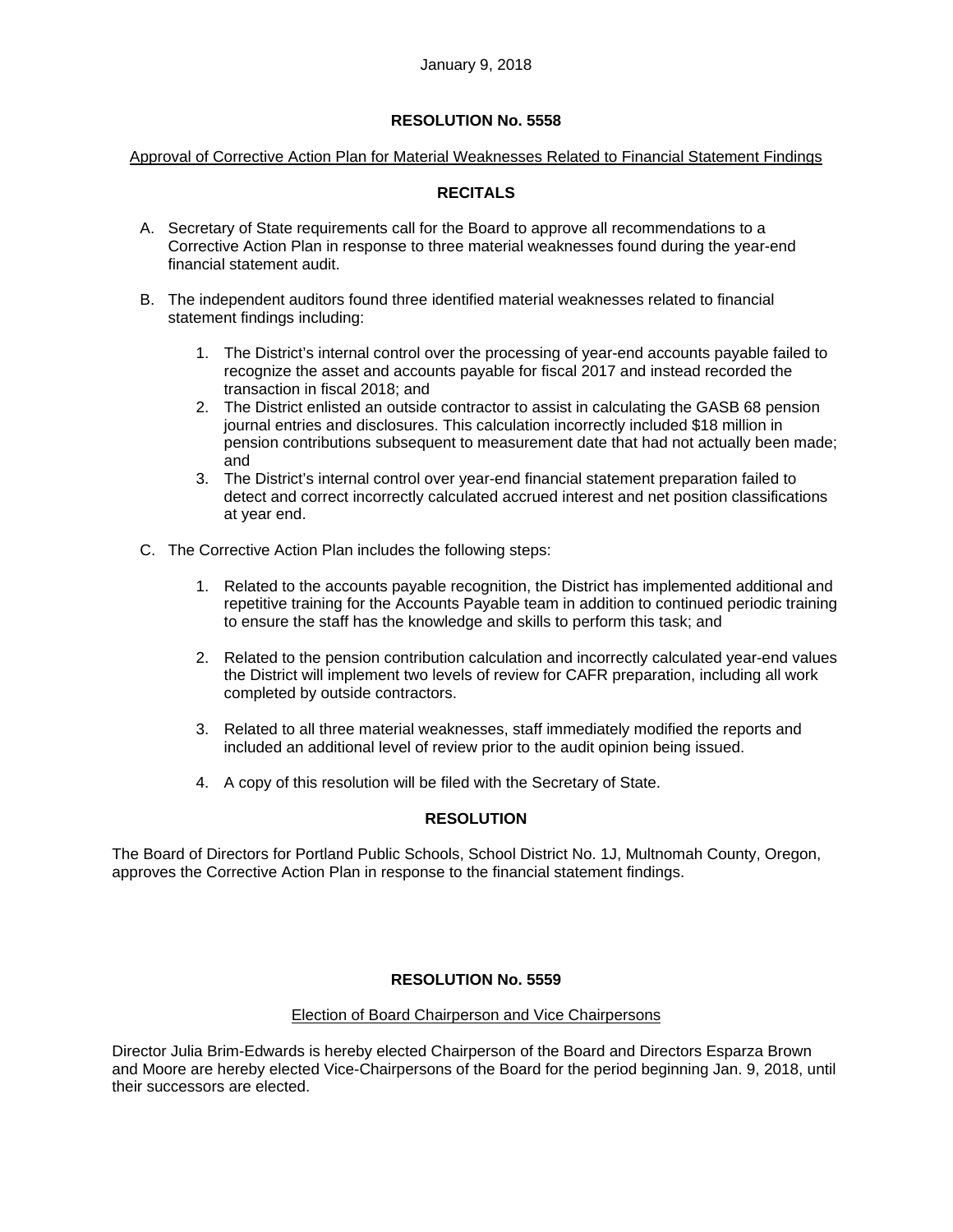#### Resolution in Response to Step 3 Complaint

# **RECITALS**

- A. The Board of Education has reviewed the Step 3 Complaint and makes the following findings:
- B. In her Step 1 complaint, the complainant raised the following arguments:
	- a. Her student attends St. Mary's High School which does not offer the opportunity to participate on a dance team and therefore would like to participate in the dance team at Lincoln.
	- b. Her student wants to participate in Lincoln athletics and to be with the students she has shared athletic experiences with.
	- c. Her family currently resides in the Wilson attendance area, but her student -- if she had continued from a PPS middle school to a PPS high school -- would have been guaranteed transfer rights to Lincoln High School per Board Resolution 5256.
- C. In review of the Step 1 complaint, it was decided that per Oregon School Athletics Association (OSAA), Portland Public Schools and Portland Interscholastic League Policies, and review of the Enrollment and Transfer past practices, her student was ineligible to participate in Lincoln High School athletics. She is eligible for Wilson High School athletics.
- D. In review of the Step 2 complaint to the Superintendent, it was decided that per OSAA policies, a private school student may represent only the public school in which attendance boundaries the parents of the private school student reside. Although Board Resolution 5256 would guarantee certain transfer rights to Lincoln High School for students who matriculated from the West Sylvan, it does not address boundaries for the purpose of only athletic participation. Under current policy, her student is eligible to participate in Wilson High School athletics. Under current policy, athletic participation by non-PPS students is not covered by grandfathering.

## **RESOLUTION**

- 1. The Board of Education overturns the Superintendent's decision of the Step 2 appeal as the final decision.
- 2. Given the new middle school openings over the next several years which potentially may impact hundreds of students and will raise the issue of grandfathering of students as school configurations change, the Board may undertake a policy review of the practice of grandfathering students into new boundaries and the need to develop criteria of when it is appropriate to grandfather students into or out of a particular boundary change or new school creation. At that time, the board may consider the issue of whether athletic eligibility should or should not be an activity will be part of the grandfather process if the student is no longer a PPS student.